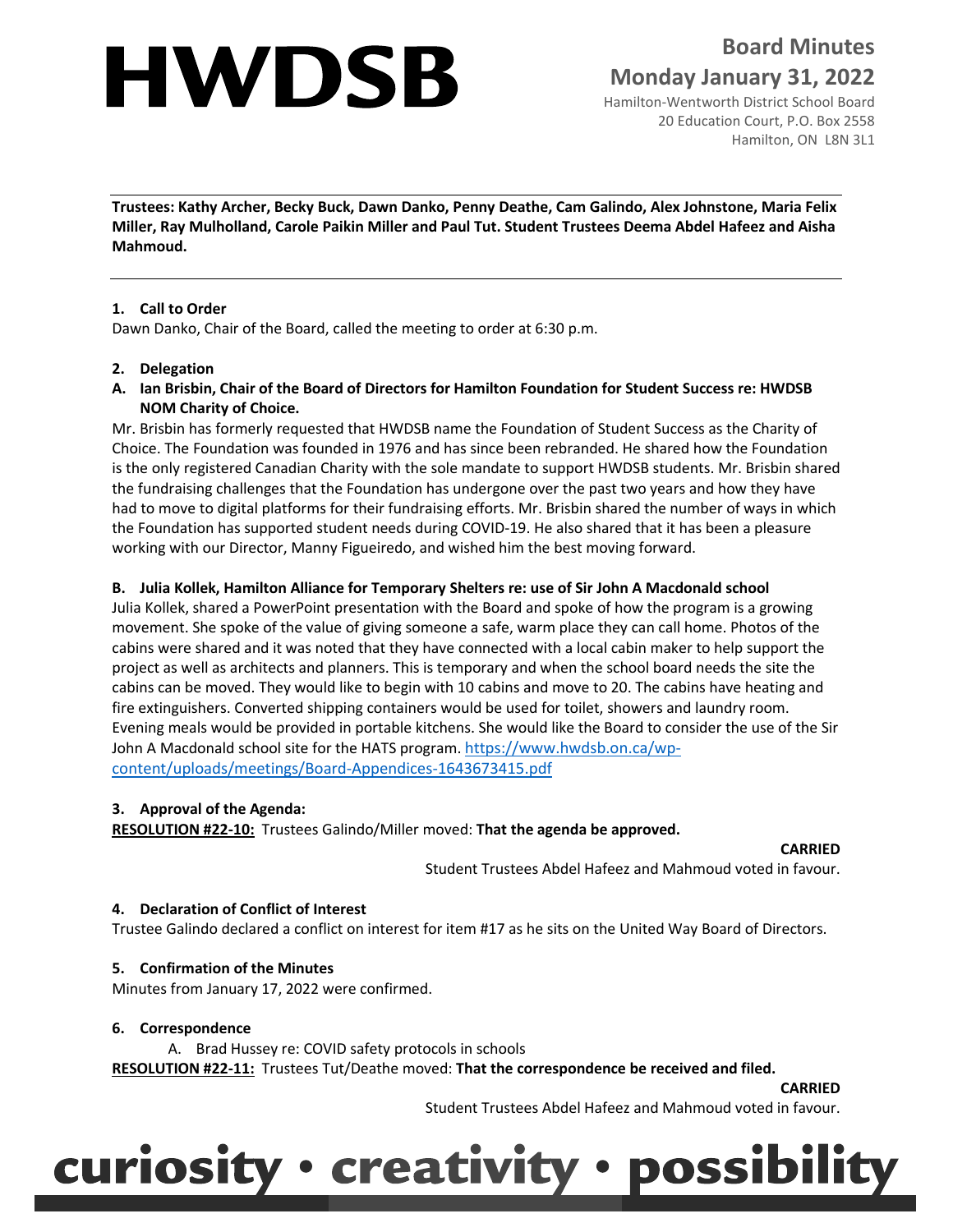**Reports from Trustee Special Committees:**

**7. Finance & Facilities – January 20, 2022**

**RESOLUTION #22-12:** Trustees Galindo/Buck moved: **That the Finance & Facilities Committee report from January 20, 2022 be approved including that:**

- **That the Key Parameters and Assumptions to Guide 2022/2023 Budget Development be approved.**
- **That the 2022/2023 Board Budget Priorities for Consultation Purposed be approved (in alphabetical order) as:**
	- o **21st Century Learning and Digital Resources**
	- o **Improving Student Learning and Achievement**
	- o **Mental Health and Well-Being**
	- o **School Revitalization**
	- o **Special Education**
- **That the following be rescinded from the June 5, 2017 Board motion for the West Hamilton PAR:**
	- **A. That HWDSB seek partnerships to redevelop the Sir John A. Macdonald site as a Community Hub centred around a new JK-8 elementary school.**

**C. That Hess and Strathcona close pending Ministry of Education funding for HWDSB's portion of the Community Hub project.**

**D. That all schools remain open failing the creation of a Community Hub on the SJAM site.**

- **That staff proceed with a business case for a replacement school for Hess St and Strathcona Elementary schools.**
- **That staff explore, with City of Hamilton staff and Hamilton Alliance for Tiny Shelters (HATS) staff, a possible use of the SJAM property for a short-term timeframe as long as the requirements previously outlined by the Board of Trustees are met.**

#### **CARRIED**

Student Trustees Abdel Hafeez and Mahmoud voted in favour.

**Reports from Legislative Committees:**

**8. Parent Involvement Committee – December 14, 2021 and January 11, 2022**

**RESOLUTION #22-13:** Trustees Buck/Deathe moved: **That the Parent Involvement Committee report from December 14, 2021 be received.**

#### **CARRIED**

Student Trustees Abdel Hafeez and Mahmoud voted in favour.

**RESOLUTION #22-14:** Trustees Buck/Deathe moved: **That the Parent Involvement Committee report from January 11, 2022 be received.**

**CARRIED**

Student Trustees Abdel Hafeez and Mahmoud voted in favour.

**9. Special Education Advisory Committee – December 8, 2021**

**RESOLUTION #22-15: Trustees Johnstone/Deathe moved: That the Special Education Advisory Committee report from December 8, 2021 be received.**

**CARRIED**

**Student Trustees Abdel Hafeez and Mahmoud voted in favour.**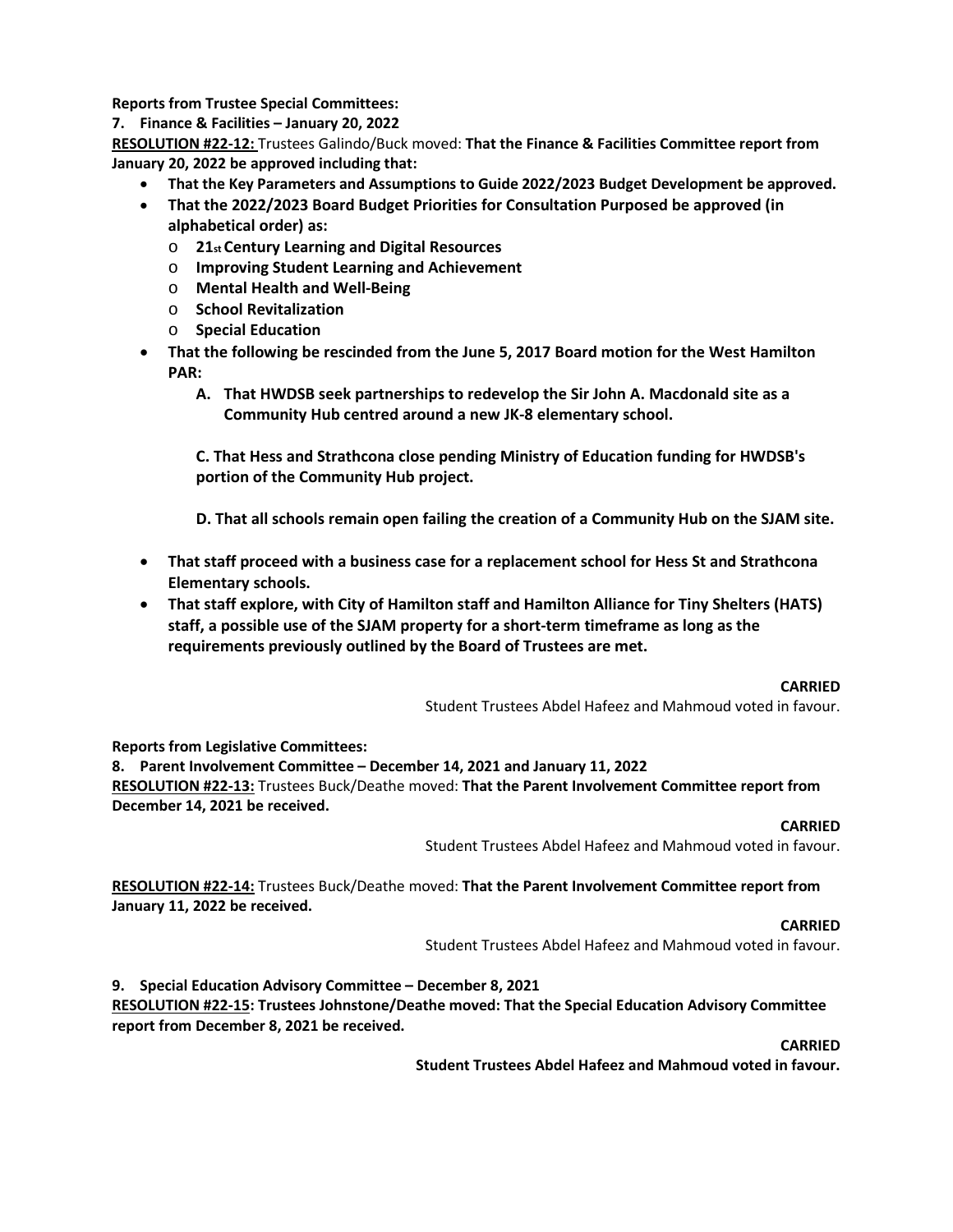**Report from Community Advisory Committees:**

**10. Rural Schools Advisory Committee – December 9, 2021 RESOLUTION #22-16: Trustees Deathe/Johnstone moved: That the Rural Schools Advisory Committee report from December 9, 2021 be received.**

**CARRIED**

**Student Trustees Abdel Hafeez and Mahmoud voted in favour.**

**Report from Staff:**

**11. Shakowennakara:tats - Vacancy**

**RESOLUTION #22-17:** Trustees Miller/Buck moved: **That Jullia Gross confirmed to stand as Shakowennakara:tats with HWDSB for the remainder of the student term of office until July 31, 2022.**

#### **CARRIED**

Student Trustees Abdel Hafeez and Mahmoud voted in favour.

### **12. Secondary Semester Model – Update on Resolution #21-178**

The update included:

- 1. Communicate with secondary students the most current and up to date information on the second semester model as we get guidance from the Ministry and Public Health.
- 2. That we support Student Trustees to gather student voice through an accessible platform.
- 3. Prioritize mental health supports and strategies to support students through the transition.

**RESOLUTION #22-18:** Trustees Archer/Paikin Miller moved: **That the Secondary Semester Model – Update on Resolution #21-178 Report be received.**

#### **CARRIED**

Student Trustees Abdel Hafeez and Mahmoud voted in favour.

# **13. Medical Masks for HWDSB Students – Update on Resolution #22-08**

Staff shared that there is limited availability of non-fitted N95 masks and therefore, provisioning of these masks would not be possible. The cost for masks is approximately \$0.50 per mask. The quantity that is provided to staff is 2 per day so for the purposes of this calculation, staff have assumed that students would be provided with 2 per day.

Therefore, the cost to provision masks to students would be approximately \$1 per day per student. For the purposes of the calculation, staff is estimated that approximately 45,000 students attend in person school on a daily basis. The cost to provision masks to students is therefore estimated at \$45,000 per day. There are 95 days left in the current school year. The cost to provision medical masks to students for the remainder of the year is \$4.3 million.

# **RESOLUTION #22-19:** Trustees Mulholland/Johnstone moved: **That the Medical Masks for HWDSB Students – Update on Resolution #22-08 Report be received.**

**CARRIED**

Student Trustees Abdel Hafeez and Mahmoud voted in favour.

# **14. Appointment to Trustee Special Committees: Policy and Program**

Trustee Becky Buck self nominated for the Policy Committee and Trustee Maria Felix Miller self nominated for the Program Committee.

**RESOLUTION #22-20:** Trustees Deathe/Galindo moved: **That Trustee Buck be appointed to the Policy Committee and Trustee Miller be appointed to the Program Committee.**

#### **CARRIED**

Student Trustees Abdel Hafeez and Mahmoud voted in favour.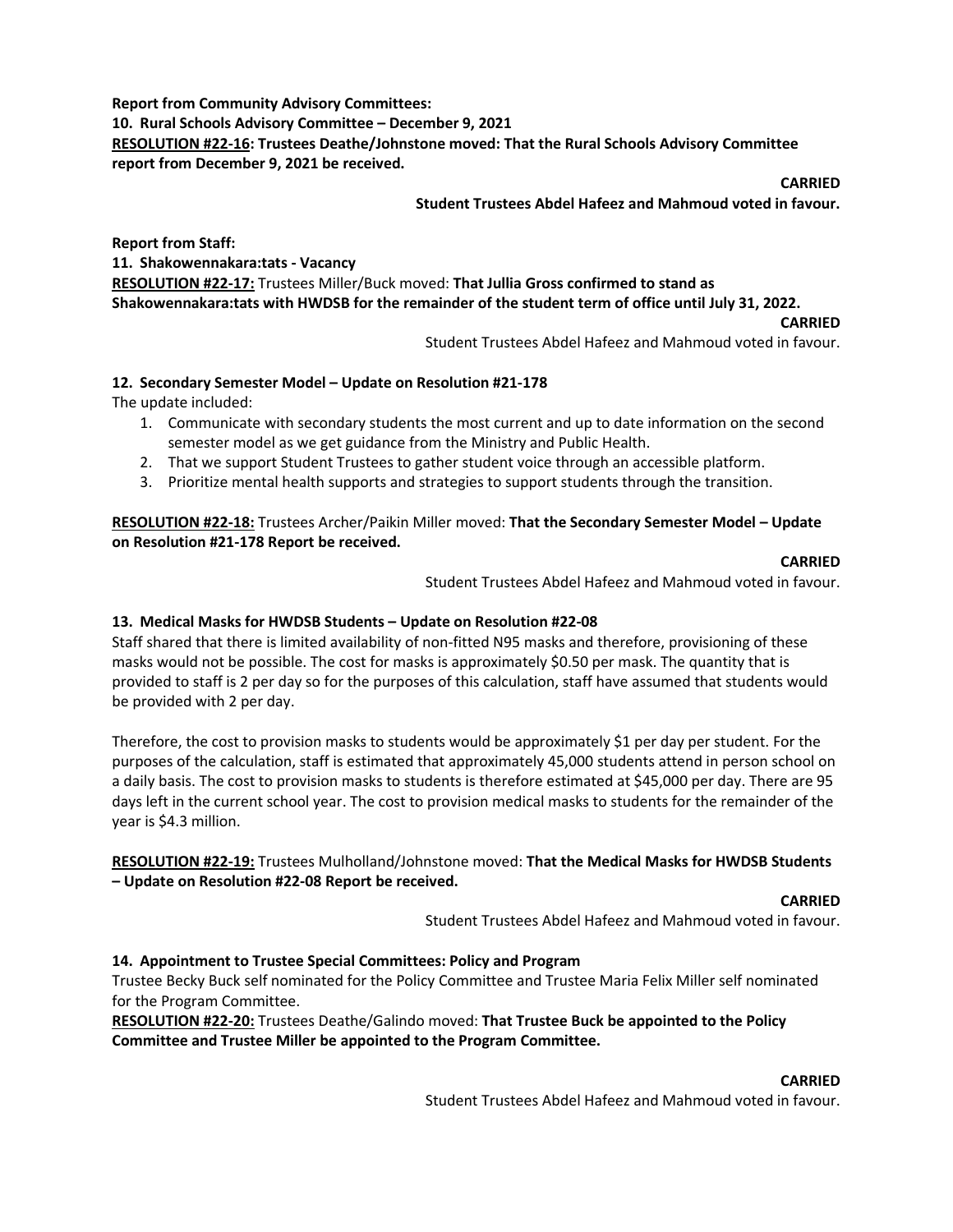### **15. Committee of the Whole – January 31, 2022**

**RESOLUTION #22-21:** Trustees Buck/Tut moved: **That the Committee of the Whole Report from January 31, 2022 be approved including:** 

• **That the Finance & Facilities Committee reports from December 16, 2021 and January 20, 2022 be received.**

#### **CARRIED**

Student Trustees Abdel Hafeez and Mahmoud voted in favour.

#### **16. Written Notices of Motion – Trustee Buck re: HWDSB Charity of Choice**

*Trustee Galindo declared a conflict of interest for this item and did not participate in the discussion or vote.*

Notice of Motion: HWDSB's Charity of Choice Submitted by: Vice-Chair Buck

Whereas; HWDSB is a corporation without share capital established under the Education Act, R.S.O. 1990, c. E. and

Whereas; Hamilton Foundation for Student Success is a registered charity and corporation with share capital incorporated by Certificate and Articles of Incorporation under the Business Corporations Act (Ontario) and,

Whereas; Hamilton Foundation for Student Success is the only registered charitable organization with the sole mandate to raise funds in support HWDSB students recognized by the Canada Revenue Agency and,

Whereas; Hamilton Foundation for Student Success and HWDSB operate under a Memorandum of Understanding (MOU) dated August 20, 2019.

Be It Resolved that: HWDSB name Hamilton Foundation for Student Success as its Charity of Choice.

# **RESOLUTION #22-22:** Trustees Buck/Archer moved: **That HWDSB name Hamilton Foundation for Student Success as its Charity of Choice.**

#### **CARRIED**

Student Trustees Abdel Hafeez and Mahmoud voted in favour. Trustee Galindo did not vote

Student Trustee Mahmoud left the meeting.

#### **17. Oral Reports from:**

#### **A. City/School Board Liaison Committee**

The Chair is currently working on getting a date for a meeting. No date has been confirmed.

#### **B. Hamilton-Wentworth Home & School Association**

Trustee Buck shared that they met on January 13, 2022. There were concerns about in person learning and education gaps due to the pandemic. Some felt that in person learning was important for the health and well being of the students. Concerns were shared about the ventilation in schools. They would like to see volunteers back in the schools again. The next meeting is scheduled for February 10, 2022

#### **C. Hamilton Foundation for Student Success (HWDSB Foundation)**

Showcase of heARTS - Tickets are now available for 2022 Showcase of heARTS taking place on April 7, 2022. Max Francis and Westmount student, Arjun Ram will be returning as the evening's co-hosts. More information is available on the Foundation's website.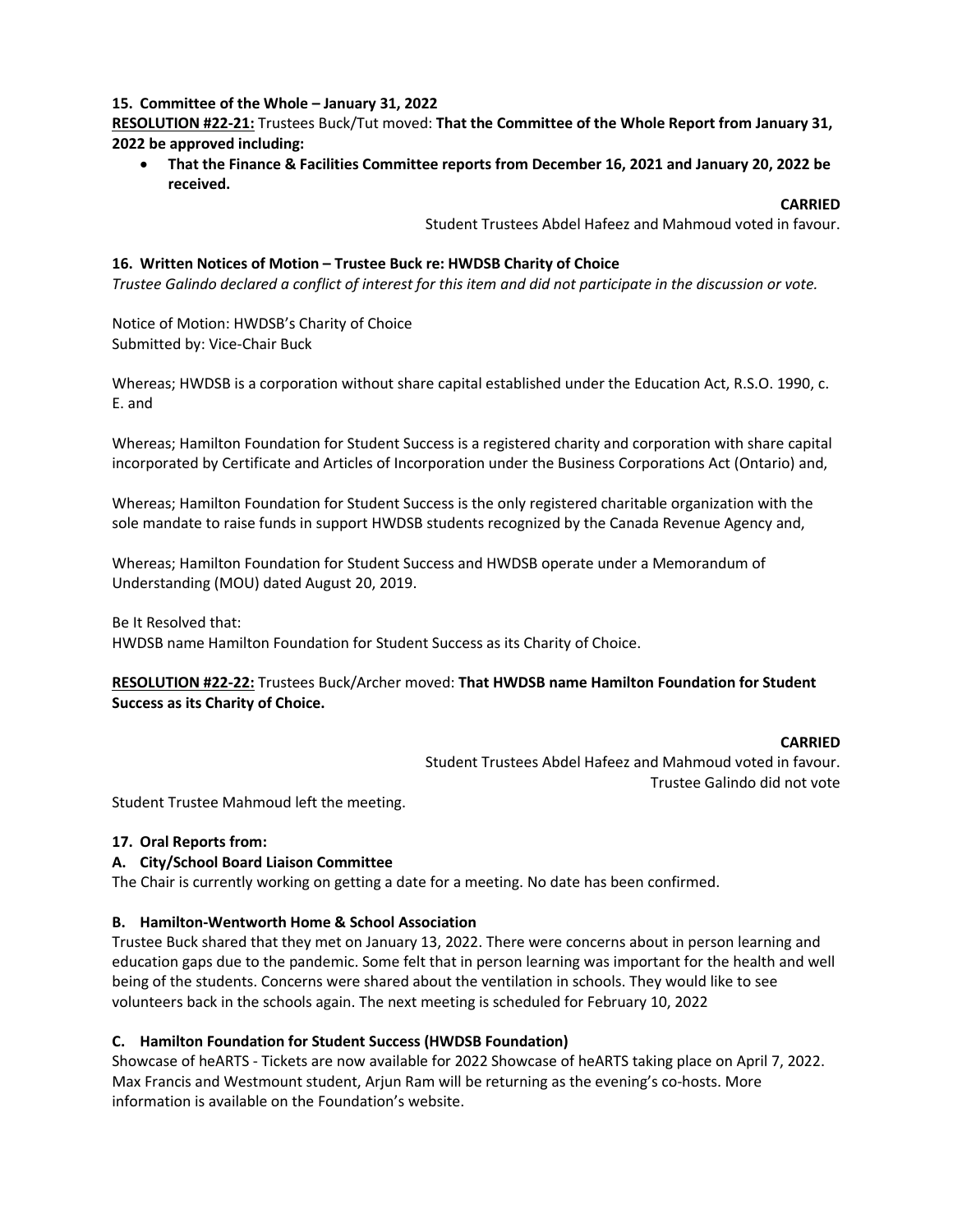# **D. Ontario Public School Boards' Association (OPSBA)**

Trustee Johnstone shared the update:

- OPSBA's Public Education Symposium was held on Jan. 28<sup>th</sup> followed by the Central West Regional meeting.
- Memos from the Ministry and OPSBA updates were shared.

# **E. Student Trustees**

Student Trustees Abdel Hafeez highlighted the following:

- Registration for the annual Board Council Conference has been sent to school boards, and will be held virtually on February 18th and 19th
- The Public Board Council of OSTA-AECO is continuing to receive responses from students in a province-wide survey around student achievement and barriers to success
- Student Trustees attended OPSBA's Public Education Symposium on Jan. 28th, where we heard from a variety of speakers and participated in breakout sessions.
- The Elementary and Secondary HWDSB Student Senates met on January 19th
- The Secondary Senate discussed updates around learning models, introduced the chairs and cochairs of the Student Well-being, Equity and Inclusion, and Communications committees, scheduled virtual meetings with the student councils of each high school, and planned projects for the new year
- Our Elementary Senate meeting focused on the impacts of the pandemic on students and school communities. Senators discussed the challenges of online learning, the different types of well-being, and how to support students and their mental health during this time.
- Worked alongside staff to create videos for grade 7 and 8 information nights to support students in their transition to high school.
- Met with Superintendent Stephanian to discuss how to further collect student voice for the Safe Schools Action plan, and how we can better reach marginalized students.
- Working with Vice-principal Aaron Pulley in the creation of a student trustee-run SharePoint to share relevant information, leadership opportunities, and Student Senate initiatives with the HWDSB student body on a platform that's accessible to all.
- Hosted an Information session for interested candidates as we approach the student trustee elections in mid-February.

# **F. Director's Update**

The Director highlighted the following:

- A warm welcome was extended to John Bryant as the interim Director for the term of February to June 2022. Mr. Bryant spoke to the Trustees and thanked them for the opportunity to work with our Board. Thanks, were shared to Manny and the wonderful Executive team.
- Manny asked the Board of Trustees, senior team and staff/leaders to keep human rights as the key focus, as the centre of their work.
- The Director asked the question of our Leaders. What inspires you? What keeps us up at night and what does it mean for our students?
- Manny thanked the Board for the privilege of working with them for the past 6.5 years stating that it was an honour to work with a wonderful senior team, staff and students. In closing the Director stated "put students first, be inspired and serve our community".

# **G. Chair's Update**

The Chair reflected on what it will be like as we say goodbye and transition to a new Director. Thanks, were shared with John Bryant for his support in transitioning to a new Director. The Chair spoke about the Food 4